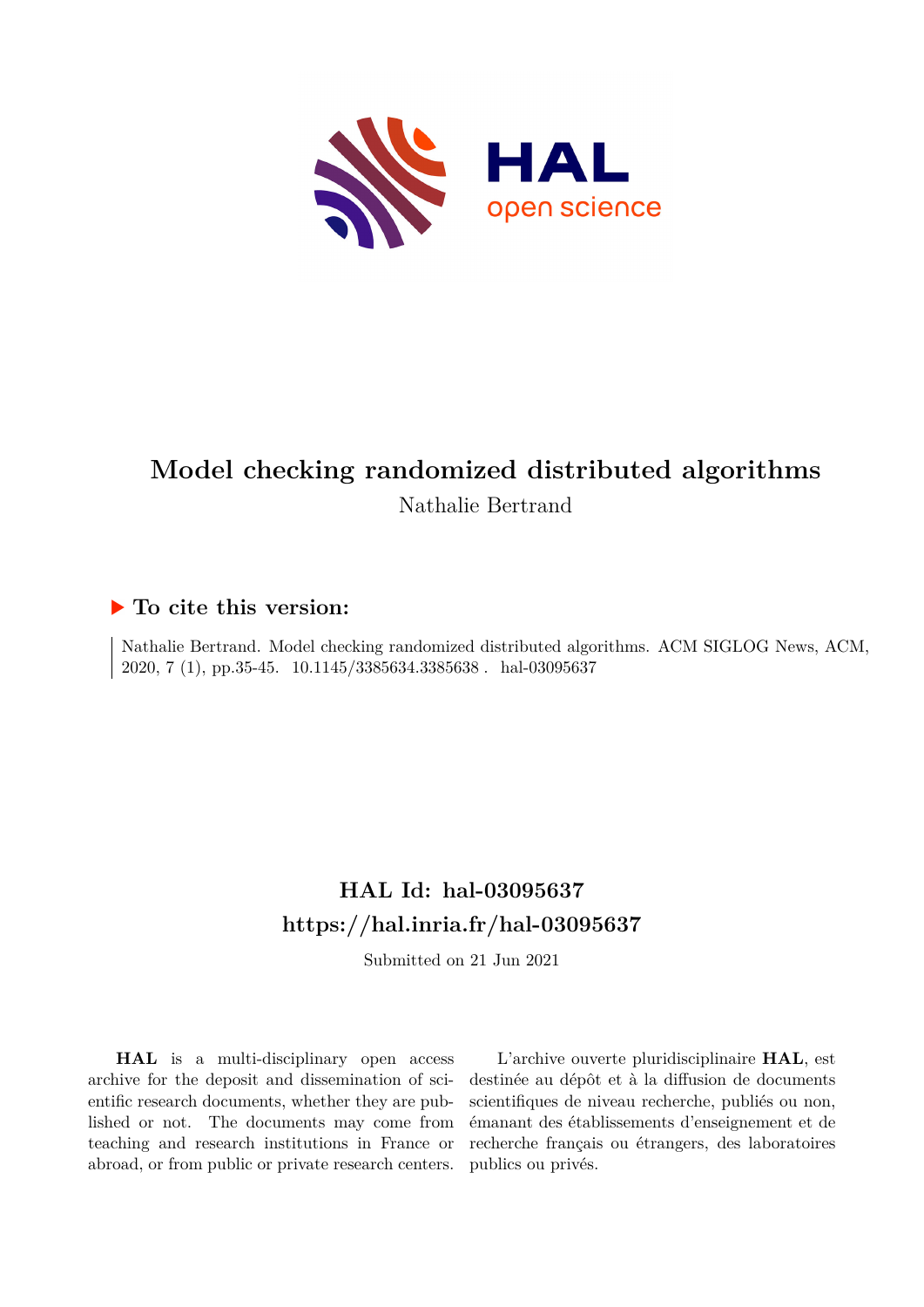### **Model checking randomized distributed algorithms**

Nathalie Bertrand, Univ. Rennes, Inria, CNRS, IRISA – Rennes (France)

Randomization is a powerful paradigm to solve hard problems, especially in distributed computing. Proving the correctness, and assessing the performances, of randomized distributed algorithms, is a very challenging research objective, that the verification community has started to address. In this article, we review existing model checking approaches to the verification of randomized distributed algorithms and identify further research directions.

#### **1. RANDOMIZED DISTRIBUTED ALGORITHMS**

Distributed algorithms appear in a variety of applications and of frameworks. Emblematic applications include telecommunications, scientific computing, and Blockchain that received recently a lot of attention. Although one could think distributed algorithms necessarily run on processors that are geographically distributed, the term also applies to algorithms running on shared-memory multiprocessors. Lynch identifies four main features to classify distributed algorithms [Lynch 1996]: the communication paradigm, the timing model, the type of failures, and the problem they solve. As for the *communication paradigm*, nodes in distant sites generally communicate via message passing (broadcast or rendez-vous), whereas multithreaded programs rather use global shared variables. The *timing model* ranges from synchrony to asynchrony. In the synchronous model, communications are immediate and processes take step simultaneously so that executions happen in synchronous rounds. In contrast, in the asynchronous model, processes can take steps in any order and at arbitrary respective speeds. Especially in a distributed settings, *failures* may need to be taken into account. Some algorithms assume complete reliability of the communication means and of the processes themselves, whereas fault-tolerant algorithms are –to some extent– robust to failures, for instance message losses, crashes of processes, or even malicious participants, the so-called *Byzantine* processes. Finally, a main feature to differentiate between distributed algorithms is the *addressed problem*: consensus, election of a leader, communication, database consistency, deadlock detection, etc.

*Adversaries.* Distributed algorithms are subject to several sources of nondeterminism, especially in the asynchronous timing model (but not only). Indeed, nondeterminism lies in the scheduling of the processes or their relative speeds, in the order of reception of messages, in the moment failures happen and the type of failures that happen, etc. The non-determinism is traditionally resolved by means of a global *adversary*, that *e.g.* schedules when messages are received, but also which process performs a step, etc. The distributed algorithm community has considered various classes of adversaries (weak, strong, fair, etc.) depending on their abilities. For instance fair adversaries schedule each process infinitely often and eventually deliver all sent messages; also, weak adversaries only have a limited view of the global system. When a new algorithm is proposed, beyond the communication paradigm, the timing model, the failure types, one has to make explicit the class of adversaries it is designed for.

*Randomization in distributed algorithms.* Since the seminal work of Rabin [Rabin 1976], randomization has proven to be a powerful tool to solve computationally hard problems. In particular, in the field of distributed computing, probabilities can yield more efficient solutions, or even permit to solve problems that are otherwise unsolvable.

The celebrated result by Fischer, Lynch and Paterson establishes that no distributed algorithm in the asynchronous timing model can achieve consensus assuming at least

ACM SIGLOG News 1 0000, Vol. 0, No. 0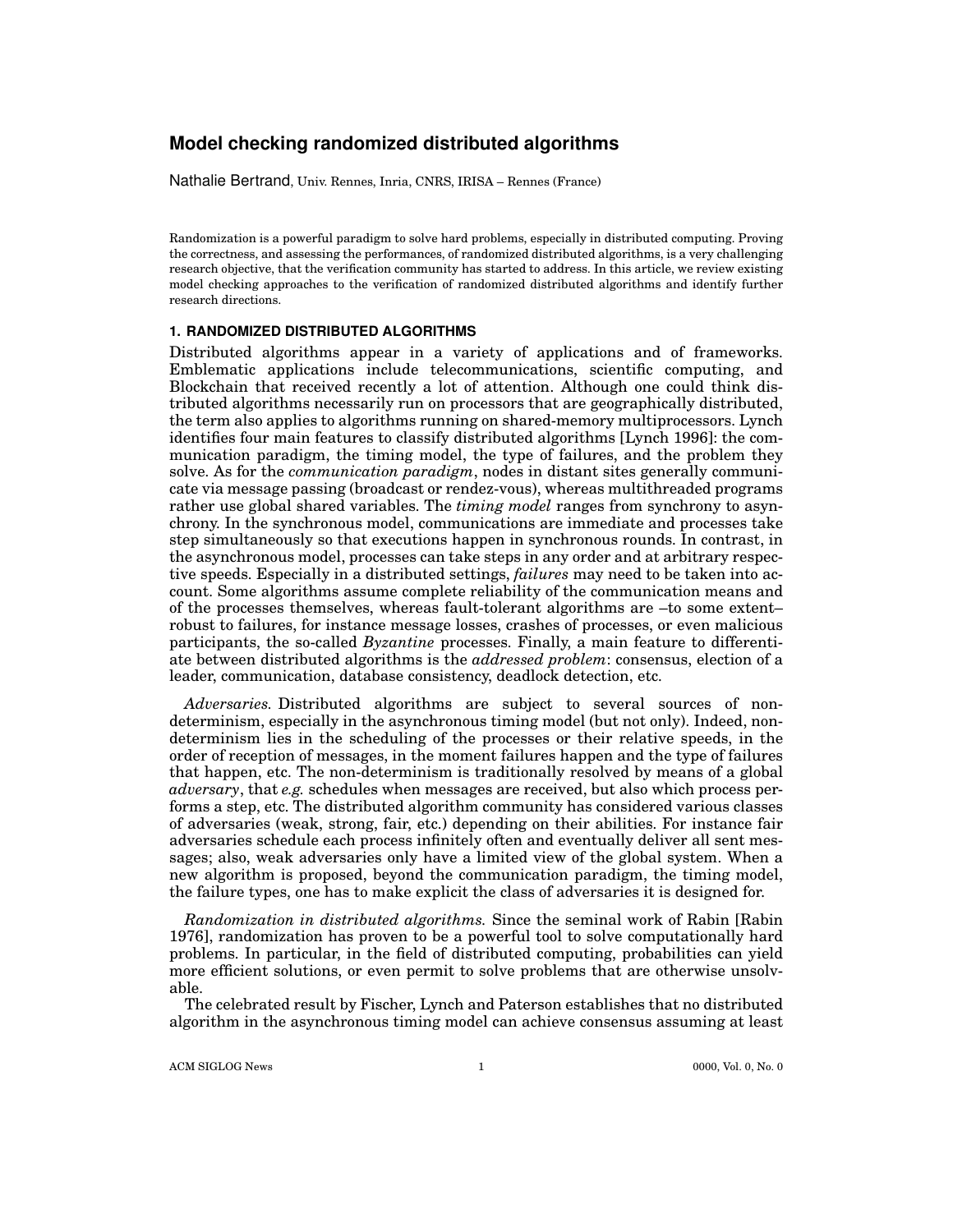one process can crash [Fischer et al. 1985]. Consensus algorithms should satisfy three main properties: no two correct processes decide different values (*agreement*), correct processes may only decide a value that was initially proposed (*validity*), and correct processes eventually decide (*termination*). The impossibility of asynchronous consensus shows that any algorithm that satisfies agreement and validity necessarily has non-terminating executions. One way to rule out these infinite executions is to rely on randomness, so as to make them negligible. The termination property is then replaced with *almost-sure termination*, that is, termination with probability 1. Ben Or was the first to propose a randomized distributed algorithm to solve asynchronous consensus [Ben Or 1983]. The idea of using randomization to solve otherwise unsolvable problems was already put forward by Lehman and Rabin, when they gave a randomized solution to the dining philosophers problem [Lehmann and Rabin 1981]. In this problem, processes are arranged in a ring tology and can only communicate with their neighbours. Probabilities are crucial there to break symmetry between the participants so as to allow each philosopher to eventually eat. As a third example, randomization can also improve efficiency, for instance to perform mutual exclusion with shared variables of much smaller size than in the deterministic setting [Kushilevitz and Rabin 1992].

Randomization comes in several flavours in asynchronous randomized distributed algorithms. On the one hand, randomization can be part of the code that processes run. In Ben Or's broadcast consensus algorithm for instance, each process can invoke a coin, which determines with uniform probability the binary value it will start the next round with. On the other hand, randomization can be delegated to the adversary, that schedules in which order the processes take a step. For example, Aspnes proposes to replace randomness in the code the processes run by randomness in the environment in order to solve asynchronous consensus for shared-memory systems [Aspnes 2002]. In his proposal, the schedule of events decided by the adversary is perturbed by random noise drawn from a given distribution. This induces fairness on the order in which write and read operations are performed, and is enough to ensure almost-sure termination.

*Towards formally verified randomized distributed algorithms.* Readers of this verification column are probably already convinced there is a need for rigorous techniques to verify the correctness or detect bugs in computer systems, especially at early phases of their design. As far as randomized distributed algorithms are concerned, the combination of distributed aspects, hence non-determinism, and probabilities makes human reasoning difficult, even for properties as simple as almost-sure termination. Quoting Lehmann and Rabin [Lehmann and Rabin 1981]: "proofs of correctness for probabilistic distributed systems are extremely slippery". Again on the example of Ben Or's algorithm, the paper-and-pencil proof of its almost-sure termination appeared only thirty years after the algorithm was published [Aguilera and Toueg 2012]. The proofs are all the more difficult that one needs to take into account all possible resolutions of non-determinism by adversaries, and all possible number of participants. Indeed, distributed algorithms are aimed at being correct for any number of processes, possibly with some constraint on the proportion of malicious ones for fault-tolerant algorithms. Parameterized verification, by which we mean the verification of models composed of many identical anonymous agents, recently regained interest in the model checking community: see [Esparza 2014] for a survey on the verification of so-called *crowds*. The literature on model-checking techniques for probabilistic crowds is currently scarce. Yet, to address the concern of Lehman and Rabin, we argue in favor of the development of such techniques to automatically prove the correctness of randomized distributed algorithms. As written by Lamport: "Model-checking algorithms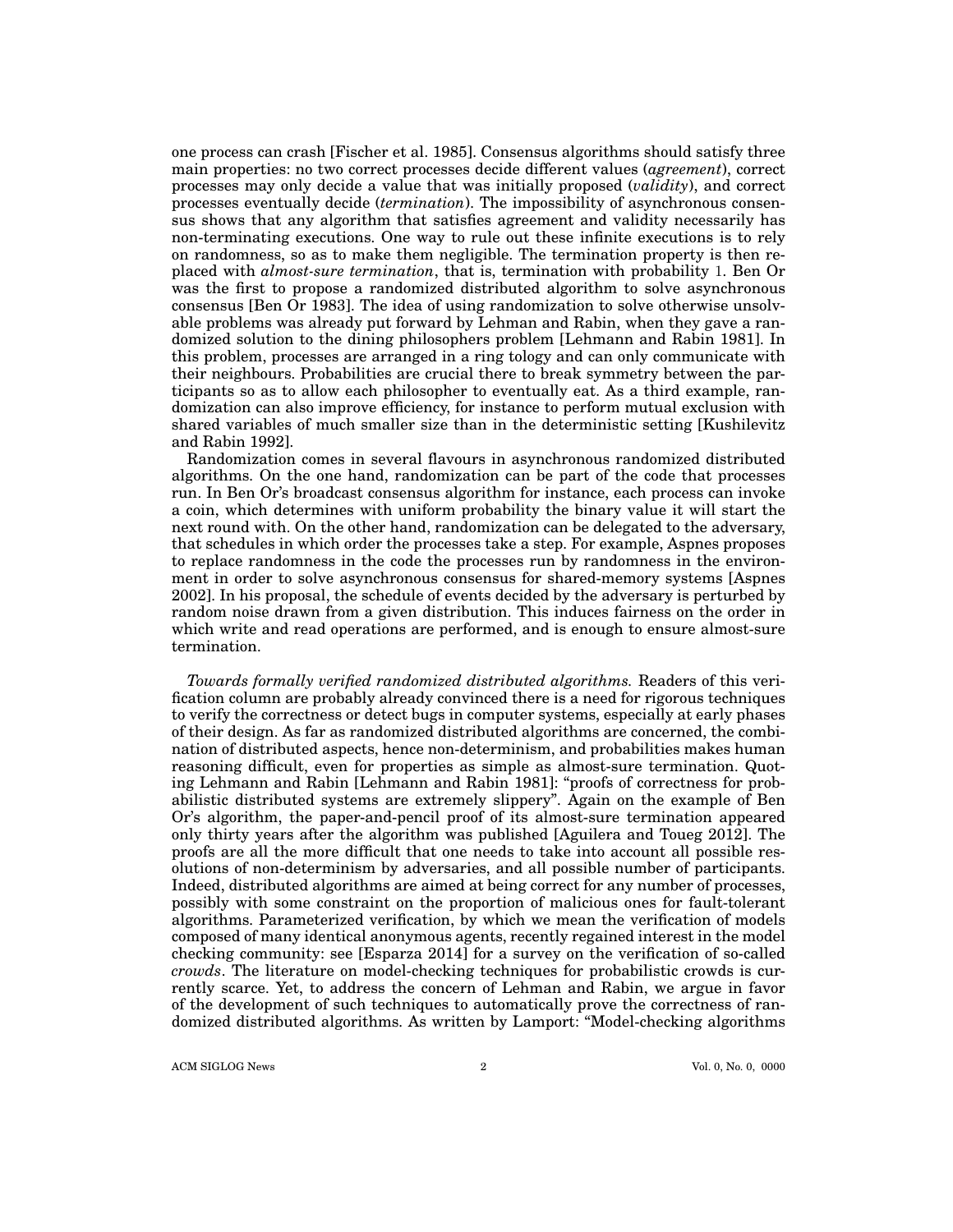prior to submitting them for publication should become the norm" [Lamport 2006]. We believe the model-checking community must provide parameterized verification algorithms and tools to help the distributed algorithms researchers to tend towards this norm.

*Outline.* In this article we review existing model-checking approaches to the verification of randomized distributed algorithms. They mainly concern distributed algorithms in the asynchronous timing model. The communication paradigms are varied: shared variables, broadcast, pairwise interactions. Also, randomization sometimes is inherent to the code ran by each process, or only appears in the way the adversaries schedule processes. Most approaches do not handle failures, yet some consider faulttolerant distributed algorithms. Finally, some approaches we review are supported by a tool implementation, while some are more theoretical. This review is certainly subjective, and probably non-exhaustive. The author apologizes for unintentional omissions, and is interested in any feedback on this personal view.

#### **2. VERIFICATION OF RANDOMIZED DISTRIBUTED ALGORITHMS**

#### **2.1. Finite-state probabilistic model-checking techniques**

In the last decades, the verification community has gained interest in probabilistic models and properties, with the objective to generalise the model-checking approach to probabilistic frameworks. This research track started already in the eighties with algorithms for the qualitative verification of probabilistic models, enabling for example the proof of almost sure termination for finite-state concurrent probabilistic programs, by graph-based methods [Hart et al. 1983]. The first algorithms for quantitative verification of probabilistic models appeared in the nineties [Courcoubetis and Yannakakis 1995]. Since then, richer models (including nondeterminism, time, etc.) and properties (branching-time, long-run behaviours, etc.) were considered, giving birth to more and more sophisticated probabilistic model-checking algorithms. Their implementation into mature tools, such as the prominent PRISM [Prism ] and more recently STORM [Storm ], enabled the verification of hundreds of case studies, among which many randomized distributed algorithms.

On these case studies, the objective has been to automatically prove the correctness and to assess the performances of various algorithms. We list here a few such case studies to illustrate the variety of randomized distributed algorithms that have been model checked by state-of-the-art probabilistic model checkers.

*Dining philosophers.* PRISM has been used to verify the original randomized solution to the dining philosophers problem [Lehmann and Rabin 1981], as well as a later variant, with no fairness assumption on the adversary [Duflot et al. 2004]. More precisely, on instances of limited sizes (up to 20 participants), one can automatically verify the qualitative starvation-free property: almost-surely, hungry philosophers eventually eat; one can also assess the performances of the algorithms by computing the probability that a philosopher eats within a given number of steps, or the expected number of steps a philosopher needs to wait before eating. Details are available at the PRISM case studies webpage [Prism ].

*Self-stabilizing algorithms on ring topology.* Several network algorithms aim at reaching a stable configuration when started in an illegal one. One can use PRISM to check that from any initial configuration, almost-surely a stable configuration is reached, independently of the resolution of non-determinism. Moreover, one can compute the maximum expected number of steps to do so, or the minimal probability to reach a stable configuration in a bounded number of steps. Kwiatkowska *et*

ACM SIGLOG News 3 Vol. 0, No. 0, 0000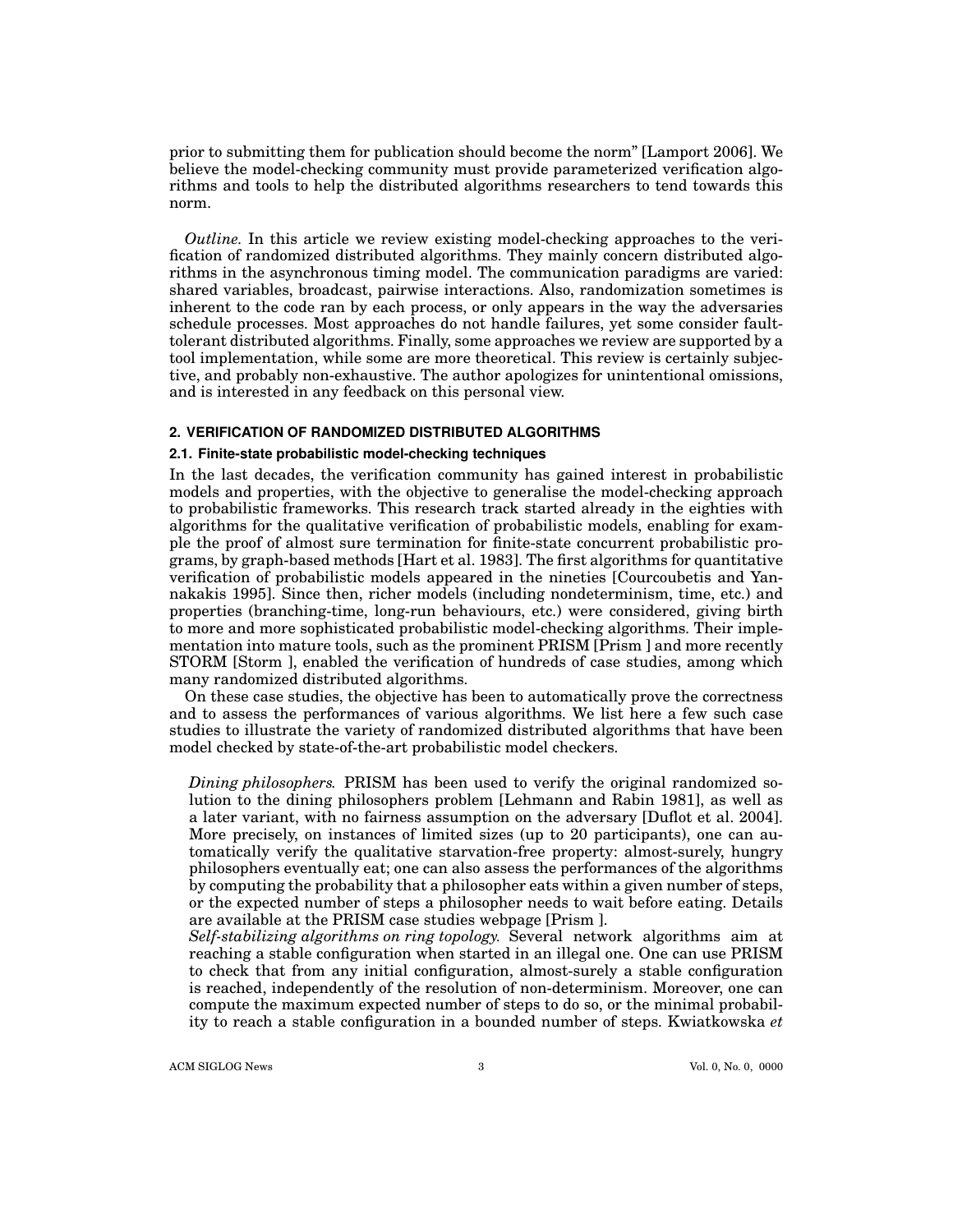*al.* report on benchmarks conducted on Herman's self-stabilization algorithm performed for up to 21 processes [Kwiatkowska et al. 2012].

*Byzantine agreement.* Assuming an upper bound on the proportion of malicious processes, fault-tolerant randomized consensus algorithms were proposed to achieve that correct processes eventually decide on a common value with probability 1 [Ben Or 1983; Cachin et al. 2005]. On the one hand, the proof assistant Cadence SMV was successfully used to prove the safety properties of agreement and validity independently on the number of processes and of the number of rounds. On the other hand, the probabilistic reasoning underlying their almost-sure termination has been proved with PRISM [Kwiatkowska and Norman 2002; Kwiatkowska et al. 2001] for up to 20 processes.

In all these case studies, the number of processes is fixed before invoking a probabilistic model checker. All processes execute the same code, so that *e.g.* the renaming functionality of PRISM allows one to easily write models for several values of the number of processes. The automated verification of randomized distributed algorithms then suffers the usual limitations model checkers have, namely a rapid state-space explosion when the number of processes grows. In practice only small instances of randomized distributed algorithms (for 10 to 20 processes) can be verified automatically. The algorithms implemented in state-of-the-art probabilistic model checkers fall short at validating randomized distributed algorithms with a large number of processes, all the more if it is a parameter. In the sequel, we review the few approaches in parameterized verification that address the verification of randomized distributed algorithms.

#### **2.2. Population protocols**

Angluin *et al.* introduced population protocols as a model for distributed computing, quite appropriate for sensor networks formed of many identical processes with limited computational resources [Angluin et al. 2004; 2006]. In this model, the processes communicate by rendez-vous, and the interacting pair is chosen uniformly at random. The adversary is thus the source of randomization here. Population protocols were for instance designed to implement a majority vote: assuming initially every process has an input value 0 or 1, the objective is to converge to a situation which represents whether there was a majority of 0's or of 1's (see *e.g.* [Aspnes and Ruppert 2009]). Beyond algorithms running on sensor netwoks, they can also model chemical reactions, or be used in systems biology to represent gene regulatory networks. In their simplest version, population protocols are not robust to crashes or Byzantine faults.

Although in population protocols the adversary chooses interacting pairs uniformly at random, as far as qualitative properties are concerned, only its fairness is important. To prove almost-sure termination of a population protocol for majority vote for instance, it is sufficient to assume that the adversary schedules all possible pairs to interact infinitely often. Building on this observation, several standard model-checking tools (for instance SPIN, PAT, or PRISM) were used to prove the correctness of some population protocols when the initial configuration is fixed [Pang et al. 2008; Clément et al. 2011]. Similarly to the case studies we listed in Section 2.1, the models are then finite-state transition systems or finite-state Markov chains, and when their sizes are reasonable –corresponding to a limited number of processes– the tools automatically prove correctness.

Beyond finite-state instances, many recents papers by Esparza and his colleagues develop parameterized verification techniques for population protocols. We recommend the surveys [Esparza 2017; Blondin et al. 2018c] as entry points to more results. Angluin *et al.* already proved that *well-formed* population protocols compute exactly Presburger-definable predicates [Angluin et al. 2006; Angluin et al. 2006]. When re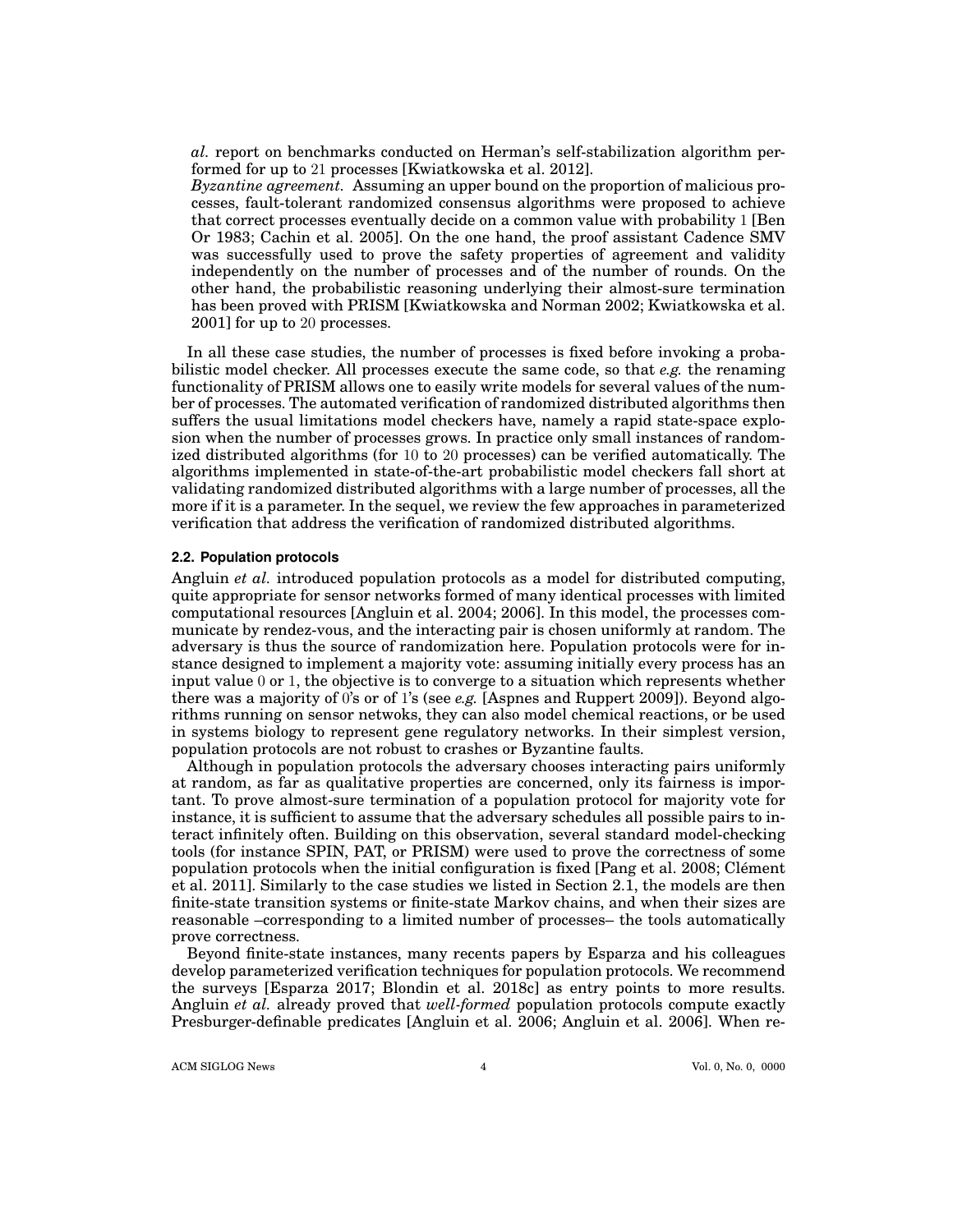searchers from the verification community got interested into population protocols, they focused on decision problems, with the objective to come up with algorithms that would automatically "prove" population protocols. For instance, given as input a population protocol and a Presburger-definable predicate, a natural question is whether the population protocol computes that predicate. Or even the more elementary question of whether a given population protocol is well-formed, that is, computes a predicate. The latter problem is decidable, using non-trivial techniques from Petri nets analysis. Moreover, for positive instances, one can compute a representation of the computed predicate [Esparza et al. 2015; 2017].

Moving to quantitative questions, many problems turn out to be undecidable, as for instance the existence of an initial configuration such that the termination probability is at least  $\frac{1}{2}$  [Esparza et al. 2016]. Yet, towards a quantitative analysis of the performances of population protocols, Blondin *et al.* provided an algorithm to bound the expected termination time: upon termination, it outputs a function *f*(*n*), such that for every initial configuration with *n* participants, the expected time before a consensus is reached is bounded by  $O(f(n))$  [Blondin et al. 2018b]. These developments on population protocols, as well as a simulation engine, are now implemented into the tool Peregrine [Blondin et al. 2018a].

#### **2.3. Shared registers systems**

Bouyer *et al.* introduced a model of a parameterized number of identical processes sharing finitely many registers they can read from, and write to [Bouyer et al. 2016] (see also [Stan 2017]). The local behaviour of each process is represented by an automaton, yet the adversary, that schedules in which order the processes take steps, is randomized: it chooses uniformly at random a process, and an enabled transition (depending on its current local state and the values of the shared registers). The semantics is thus an infinite-state Markov chain, although for each fixed initial configuration the reachable part is finite.

Given a local target state, and for the initial configuration with *n* processes, they consider the almost-sure reachability problem, that asks whether with probability 1, the Markov chain reaches a configuration where at least one process is in the target state. Interestingly, they show that, although the answer naturally depends on the precise value of  $n$ , it is asymptotically constant: there exists a *cutoff* value  $n_0$  such that for every  $n \geq n_0$  the answer is always positive (resp. always negative). Moreover, they show one can decide which is the case (ultimately positive, or ultimately negative) on a finite *symblicit* –partly symbolic and partly explicit– abstraction of the infinitestate Markov chain. The resulting algorithm runs in exponential space in the size of the description of the local automaton. To the best of our knowledge, there is currently no implementation of this algorithm.

Their work happens to be a first step towards verification of randomized distributed algorithms solving the consensus problem with communication via shared variables, such as the one by Aspnes [Aspnes 2002]. The latter algorithm works in rounds, and for each round there are finitely many shared registers. However, the number of rounds is *a priori* unbounded, thus so is the number of shared registers. Probabilities are induced by an unknown environment which perturbs the schedule of processes, resulting in a randomized adversary. Modelling Aspnes' consensus algorithm in noisy environment would therefore require an extension of the model studied in [Bouyer et al. 2016] to multiple rounds. The fact that in Aspnes' algorithm, a process may only read values from registers corresponding to the last and current rounds is an interesting property. It might be exploited to come up with an algorithm for the almost-sure reachability problem for models with multiple rounds, paving the way to the automated verification of the almost-sure termination of Aspnes' algorithm and the like.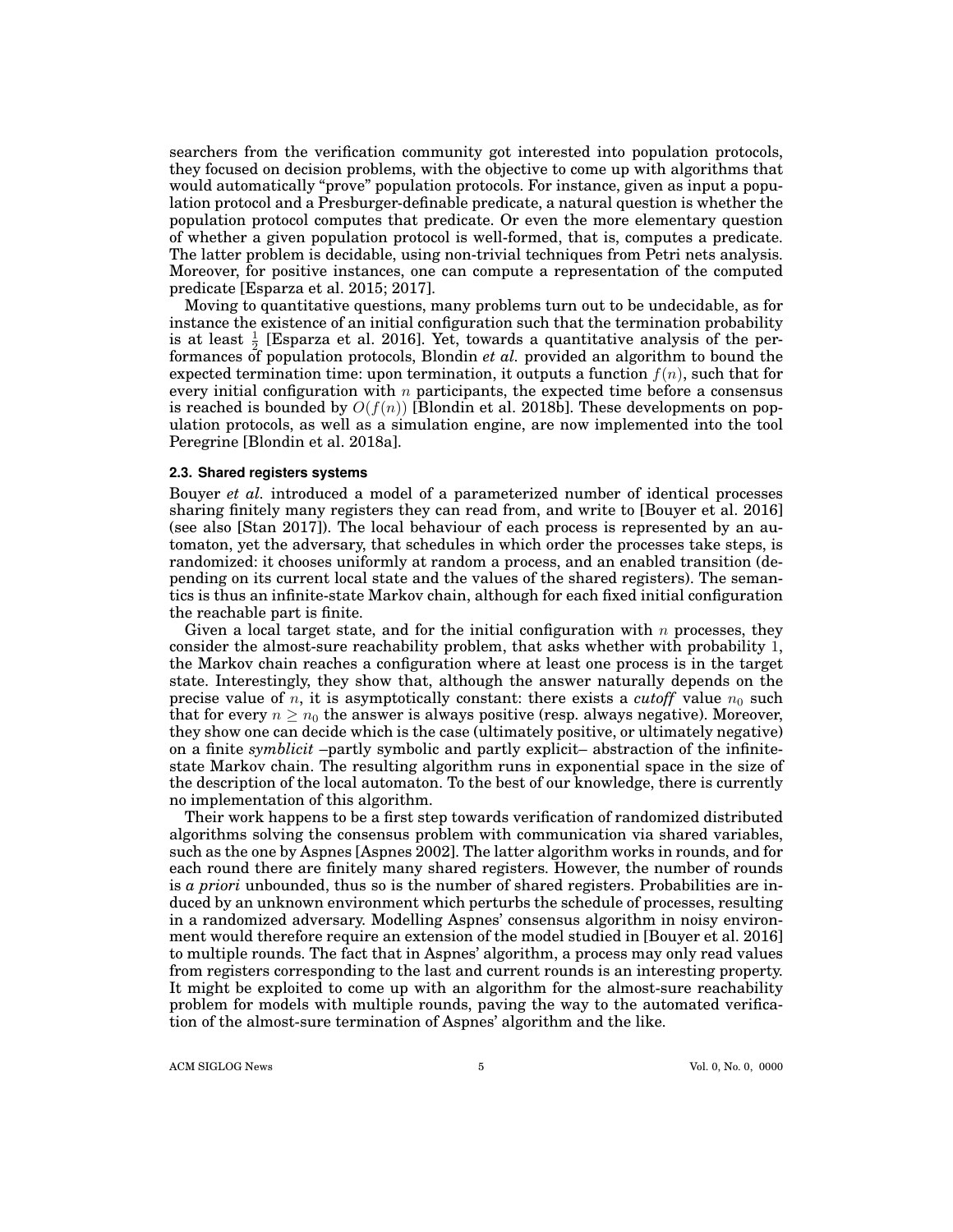#### **2.4. Regular model-checking for algorithms on simple topologies**

Focusing on algorithms for message-passing systems on simple network topologies (*e.g.* lines, or rings, or stars), Lin and his co-authors adopt a regular model-checking approach to parameterized verification of randomized distributed algorithms [Lin and Rümmer 2016; Lengál et al. 2017]. The idea of regular model checking is to represent a configuration of the system by a finite word, so that suitable sets of configurations are regular languages, and the transition relation between configurations is described by a transducer [Abdulla 2012].

In contrast to proving safety properties, proving liveness properties on probabilistic and parameterized models that represent randomized distributed algorithms is nontrivial, because the randomization is crucial to guarantee liveness properties such as almost-sure termination. As already explained, the objective is to prove, *e.g.* almostsure termination, for every initial configuration, and under every possible adversary. It thus amounts to verifying an infinite family of finite-state Markov decision processes at once. Lin and Rümmer are the first to design a regular model-checking framework for the verification of liveness properties for randomized distributed algorithms running on simple topologies [Lin and Rümmer 2016]. To do so, they view the Markov decision process as a 2-player game between the adversary and the processes, and design a counter-example guided method to compute winning strategies for processes. Their technique applies in particular to the almost-sure termination of Lehmann and Rabin's randomized dining philosophers algorithm on a ring [Lehmann and Rabin 1981] and of Herman's self-stabilising randomized algorithm on a line [Herman 1990].

The almost-sure termination of the latter on a ring topology is however guaranteed only under *fair* adversaries. More precisely, the typical fairness constraint that imposes every process to be scheduled infinitely often is not sufficient. Therefore, the stronger notion of finitary fairness is preferred: delaying a process with an enabled action is only possible for some fixed –but unknown– number of steps. Incorporating this fairness hypothesis in the termination analysis can be done by *abstract program transformation*, a concept from concurrent systems [Francez 1986; Alur and Henzinger 1998]. Adapting abstract program transformation to randomized distributed algorithms, and showing this transformation could be expressed within the framework of regular model checking enabled the automated proof of liveness properties under fairness assumptions [Lengál et al. 2017].

#### **2.5. Threshold automata for fault-tolerant algorithms**

Fault-tolerant distributed algorithms are designed to work even under the failure of some of the processes. We consider here a setting with asynchronous communications by broadcast and Byzantine faults. The correctness of fault-tolerant distributed algorithms is always subject to an upper bound on the proportion of failures formalized by a *resilience condition*. For instance, Ben Or's randomized consensus algorithm is claimed to be correct when *t* –the maximal number of Byzantine processes– is smaller than *n/*2 –half of the total number of processes involved. The algorithm itself proceeds in rounds, and each has two phases. The broadcast of messages in the second phase is bound to the reception of sufficiently many messages of a given type. Such a threshold is typically a linear constraint on the parameters  $t$  and  $n$ , for instance  $(n+t)/2$ . Threshold automata were precisely defined to model (non-randomized) fault-tolerant distributed algorithms in which the steps are guarded by arithmetic constraints on the parameters [Konnov et al. 2017].

In order to model round-based randomized fault-tolerant distributed algorithm such as the randomized consensus by Ben Or, the model of threshold automata was recently extended with probabilistic transitions and multiple rounds [Bertrand et al.

ACM SIGLOG News 6 6 Vol. 0, No. 0, 0000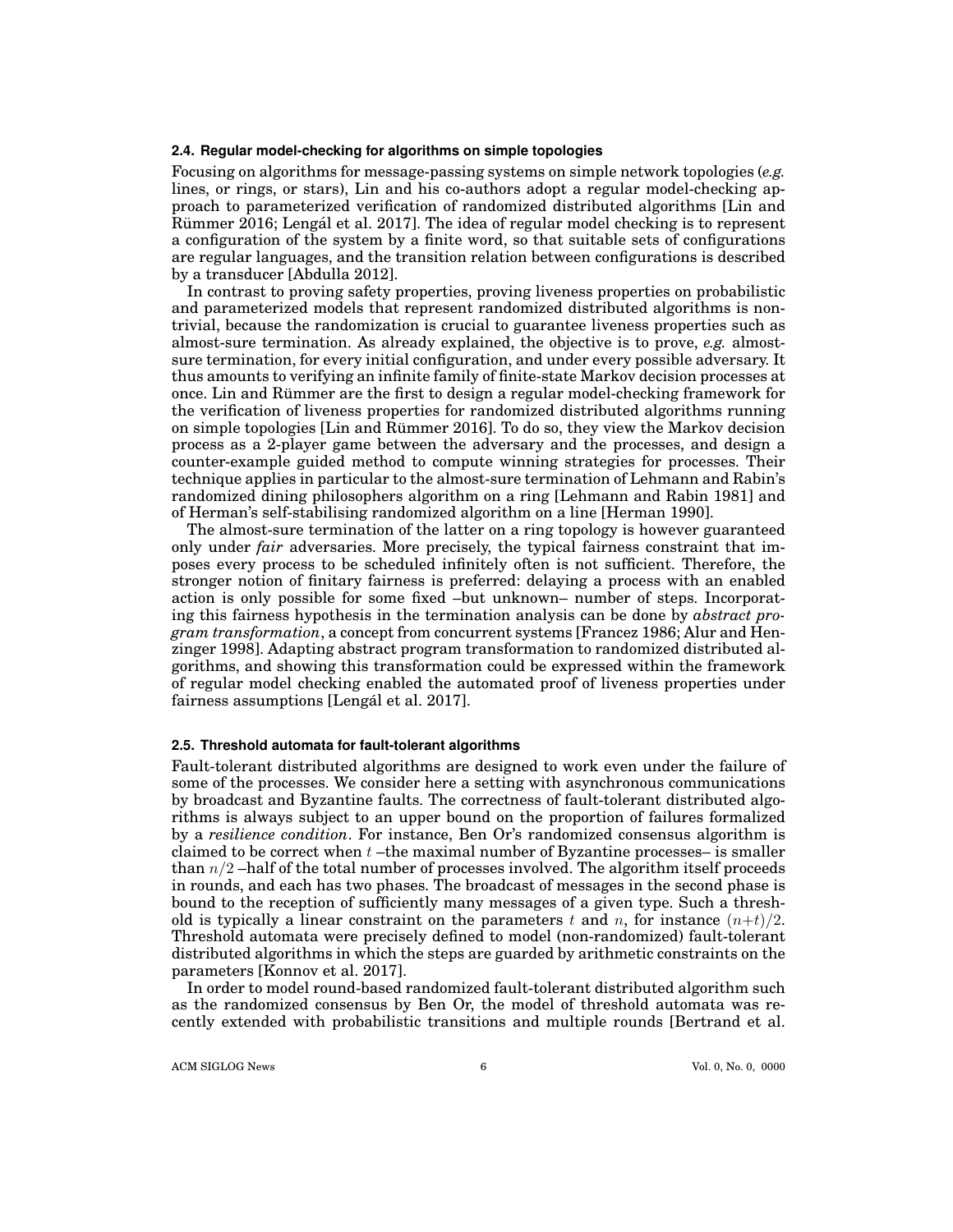2019]. More importantly, this work provides the first automated proofs of consensus algorithms that follow the ideas of Ben Or. To do so, one had to overcome several challenges. On the one hand, for safety properties already, even if the probabilistic choices can be replaced with non-deterministic ones, one must identify round invariants that enable a reduction to the verification of more complex specifications, yet on a singleround. On the other hand, to be able to prove almost-sure termination, inspired by the arguments in the hand-written proof of [Aguilera and Toueg 2012], one must justify that it is sufficient to prove termination with positive probability within a single round. For this reduction to be correct, it is necessary to restrict to *round-rigid adversaries*, that is adversaries that respect the round ordering. For safety properties as well as liveness ones, it is thus possible to reduce to checking properties on traditional threshold automata (with no probabilistic choices, and no rounds). Using the Byzantine model checker ByMC [Konnov and Widder 2018; ByMC ], agreement, validity and almost-sure termination of several randomized consensus algorithms from the literature were successfully verified. This constitutes first steps towards parameterized verification of fault-tolerant randomized distributed algorithms such as the ones in Paxos or Blockchain.

#### **3. CURRENT CHALLENGES**

After this overview of existing approaches to model check randomized distributed algorithms, we would like to mention potential research directions. Quantitative analysis on the one hand, and synthesis on the other hand appear to be two grails in this area.

*Towards quantitative analysis.* As far as parameterized verification is concerned, the analysis currently restricts to qualitative properties, to the notable exception of the computation of the expected termination time for population protocols. Beyond this class of algorithms, and apart from expected termination time, being able to assess the performances of randomized distributed algorithms is certainly very interesting. Similarly to proving almost-sure termination automatically, there is no doubt the distributed algorithms community would be happy to have push-button tools to *e.g.* compute as a function of the parameters the expected number of rounds before termination, or the probability that a consensus is reached within a given number of steps.

For some models of populations of chemical or biological agents, mean-field techniques can be exploited when the asymptotic behaviour for an infinite number of components coincides with the average behaviour of a single component [Boudec et al. 2007]. This limit result can be used to design efficient model-checking algorithms for these population models, relying on the so-called fast simulation [Bortolussi et al. 2013; Bortolussi and Hillston 2015]. To retain finer information than the mere average behaviour, moments closure techniques permit to approximate higher-order moments of the stochastic process. In contrast to chemical or biological population models, randomized distributed algorithms involve shared data structures and rely on rich communication means possibly with evolving communication topology. Exploring how such techniques can be used for probabilistic distributed systems is thus quite challenging.

Abstractions and a CEGAR (counterexample guided abstraction refinement) framework was developed for finite-state probabilistic systems [Hermanns et al. 2008; Dehnert et al. 2012], with the objective to start with very a abstract model, and automatically refine it as long as it is not precise enough to answer a given quantitative question. The refinement step is guided by spurious counterexamples, present in the abstract model but not in the real system. Monotonic abstractions are often relevant for parameterised systems, and a CEGAR framework for monotonic abstractions was proposed: it automatically extracts from spurious counterexamples a set of configurations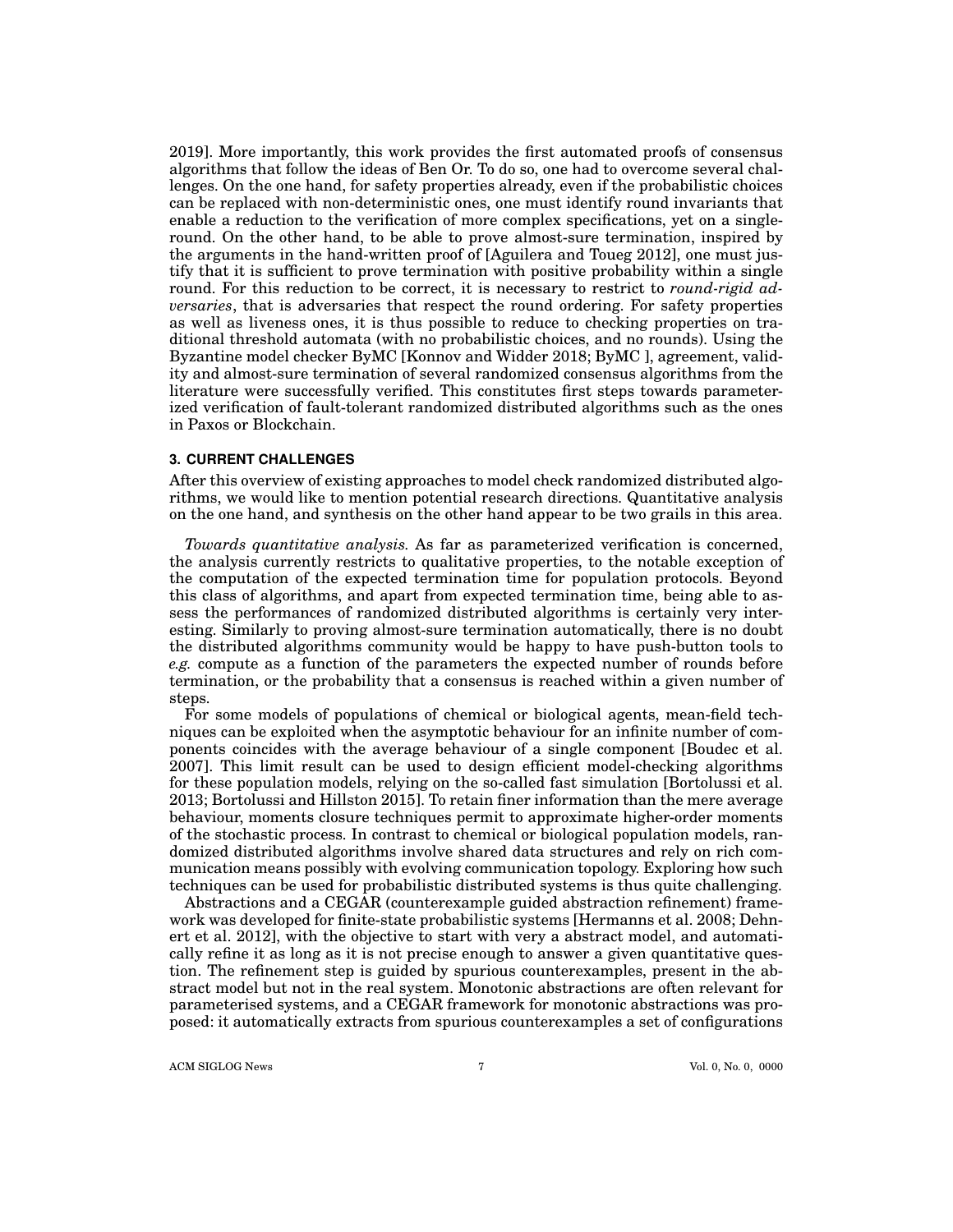that is used in the refinement step [Abdulla et al. 2010]. Conceiving a CEGAR framework for randomized distributed algorithms seems non-trivial: appropriate predicates must be defined, and counterexamples must be generic enough to account for sets of parameter values.

*Towards synthesis.* Beyond the qualitative verification and quantitative evaluation of randomized distributed algorithms that often happen after the design phase, the synthesis problem aims at automatically generating algorithms that are correct-bydesign. Already in the non-probabilistic case, parameterised synthesis, *i.e.* the design from scratch of parameterised systems enjoying given properties, is a notably hard problem: it is closely related to distributed synthesis, and one can only hope for general for semi-algorithms [Jacobs and Bloem 2014], or for solutions to restricted problems. To start with, concerning fault-tolerant randomized distributed algorithms, given an algorithm pattern, one may expect to synthesise automatically, *e.g.* threshold guards on variables that guarantee a property to hold, as in the non-probabilistic case [Lazic et al. 2017]. In the same direction, it would also be relevant to synthesise resilience conditions on the parameters (*e.g.*  $t \leq n/2$ ) that ensure correctness of the algorithm.

*Conclusion.* The verification of (randomized) distributed algorithms is blooming in the model checking community. Given the numerous challenges that remain to be solved, we encourage any interested researcher in joining forces to work on this topic!

#### **REFERENCES**

- Parosh Aziz Abdulla. 2012. Regular model checking. *STTT* 14, 2 (2012), 109–118. DOI:http://dx.doi.org/10.1007/s10009-011-0216-8
- Parosh A. Abdulla, Yu-Fang Chen, Giorgio Delzanno, Frédéric Haziza, Chih-Duo Hong, and Ahmed Rezine. 2010. Constrained Monotonic Abstraction: A CEGAR for Parameterized Verification. In *Proceedings of the 21st International Conference on Concurrency Theory (CONCUR'10) (Lecture Notes in Computer Science)*, Vol. 6269. Springer, 86–101. DOI:http://dx.doi.org/10.1007/978-3-642-15375-4 7
- Marcos K. Aguilera and Sam Toueg. 2012. The correctness proof of Ben Or's randomized consensus algorithm. *Distributed Computing* 25, 5 (2012), 371–381. DOI:http://dx.doi.org/10.1007/s00446-012-0162-z
- Rajeev Alur and Thomas A. Henzinger. 1998. Finitary Fairness. *ACM Transactions on Programming Langages Systems* 20, 6 (1998), 1171–1194. DOI:http://dx.doi.org/10.1145/295656.295659
- Dana Angluin, James Aspnes, Zoë Diamadi, Michael J. Fischer, and René Peralta. 2004. Computation in networks of passively mobile finite-state sensors. In *Proceedings of the Twenty-Third Annual ACM Symposium on Principles of Distributed Computing (PODC'04)*. ACM, 290–299. DOI:http://dx.doi.org/10.1145/1011767.1011810
- Dana Angluin, James Aspnes, Zoë Diamadi, Michael J. Fischer, and René Peralta. 2006. Computation in networks of passively mobile finite-state sensors. *Distributed Computing* 18, 4 (2006), 235–253. DOI:http://dx.doi.org/10.1007/s00446-005-0138-3
- Dana Angluin, James Aspnes, and David Eisenstat. 2006. Stably computable predicates are semilinear. In *Proceedings of the 25th Annual ACM Symposium on Principles of Distributed Computing (PODC'06)*. ACM, 292–299. DOI:http://dx.doi.org/10.1145/1146381.1146425
- James Aspnes. 2002. Fast deterministic consensus in a noisy environment. *Journal of Algorithms* 45, 1 (2002), 16–39. DOI:http://dx.doi.org/10.1016/S0196-6774(02)00220-1
- James Aspnes and Eric Ruppert. 2009. An Introduction to Population Protocols. In Middleware for Network Eccentric and Mobile Applications. Springer, 97–120. *Applications*. Springer, DOI:http://dx.doi.org/10.1007/978-3-540-89707-1\ 5
- Michael Ben Or. 1983. Another Advantage of Free Choice: Completely Asynchronous Agreement Protocols. In *Proceedings of the Second Annual ACM SIGACT-SIGOPS Symposium on Principles of Distributed Computing (PODC'83)*. ACM, 27–30. DOI:http://dx.doi.org/10.1145/800221.806707
- Nathalie Bertrand, Igor Konnov, Marijana Lazic, and Josef Widder. 2019. Verification of Randomized Consensus Algorithms Under Round-Rigid Adversaries. In *30th International Conference on Concurrency Theory (CONCUR'19) (LIPIcs)*, Vol. 140. Schloss Dagstuhl - Leibniz-Zentrum fur Informatik, 33:1– ¨ 33:15. DOI:http://dx.doi.org/10.4230/LIPIcs.CONCUR.2019.33

ACM SIGLOG News 8 Vol. 0, No. 0, 0000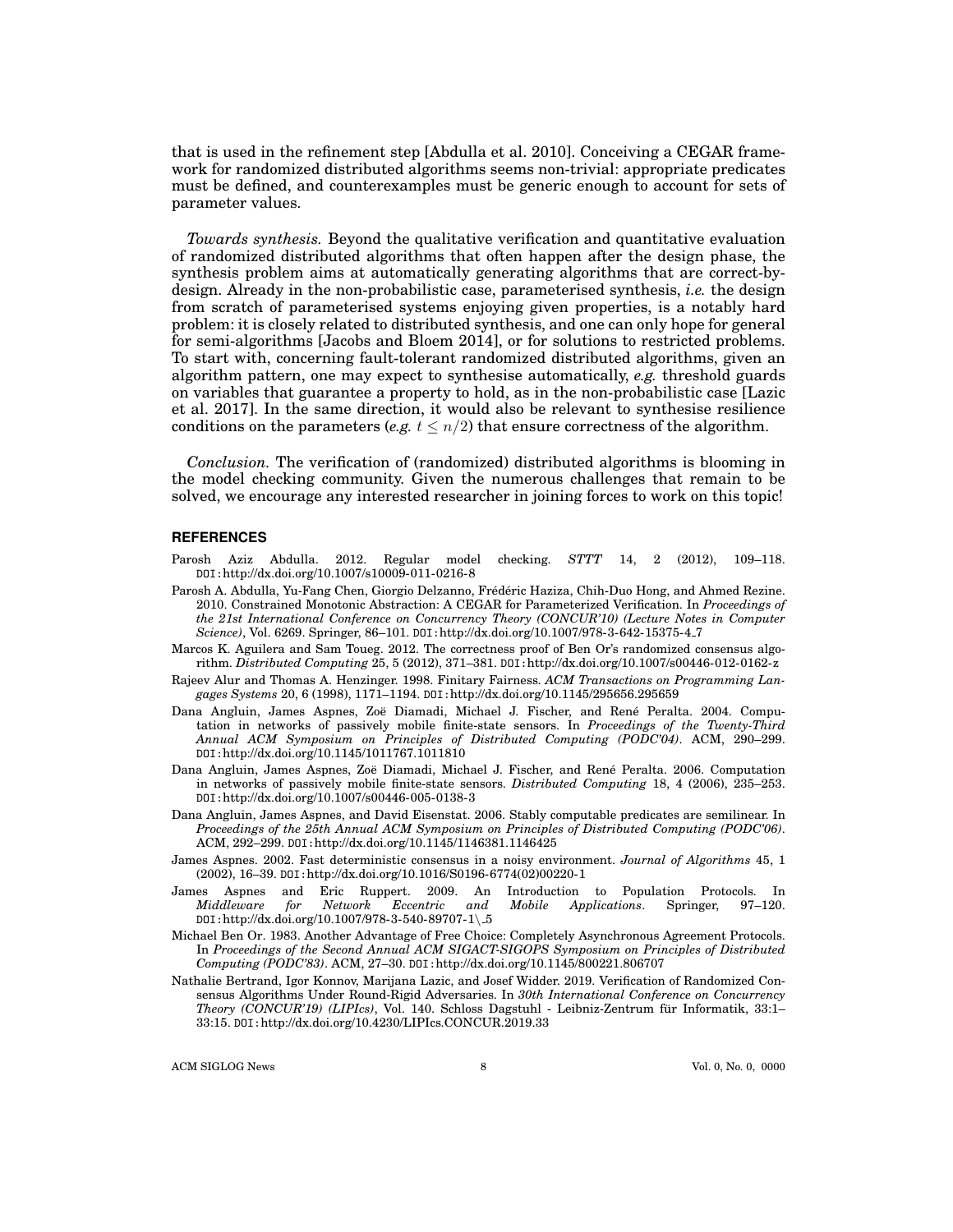- Michael Blondin, Javier Esparza, and Stefan Jaax. 2018a. Peregrine: A Tool for the Analysis of Population Protocols. In *30th International Conference on Computer Aided Verification (CAV'18) (Lecture Notes in Computer Science)*, Vol. 10981. Springer, 604–611. DOI:http://dx.doi.org/10.1007/978-3-319-96145-3\ 34
- Michael Blondin, Javier Esparza, Stefan Jaax, and Antonín Kucera. 2018c. Black Ninjas in the Dark: Formal Analysis of Population Protocols. In *Proceedings of the 33rd Annual ACM/IEEE Symposium on Logic in Computer Science (LICS'18)*. ACM, 1–10. DOI:http://dx.doi.org/10.1145/3209108.3209110
- Michael Blondin, Javier Esparza, and Antonín Kucera. 2018b. Automatic Analysis of Expected Termination Time for Population Protocols. In *Proceedings of the 29th International Conference on Concurrency Theory, (CONCUR'18) (LIPIcs)*, Vol. 118. Schloss Dagstuhl - Leibniz-Zentrum fuer Informatik, 33:1–33:16. DOI:http://dx.doi.org/10.4230/LIPIcs.CONCUR.2018.33
- Luca Bortolussi and Jane Hillston. 2015. Model checking single agent behaviours by fluid approximation. *Information and Computation* 242 (2015), 183–226. DOI:http://dx.doi.org/10.1016/j.ic.2015.03.002
- Luca Bortolussi, Jane Hillston, Diego Latella, and Mieke Massink. 2013. Continuous approximation of collective system behaviour: A tutorial. *Performance Evaluation* 70, 5 (2013), 317–349. DOI:http://dx.doi.org/10.1016/j.peva.2013.01.001
- Jean-Yves Le Boudec, David D. McDonald, and Jochen Mundinger. 2007. A Generic Mean Field Convergence Result for Systems of Interacting Objects. In *Proceedings of the 4th International Conference on the Quantitative Evaluation of Systems (QEST'07)*. IEEE Computer Society, 3–18. DOI:http://dx.doi.org/10.1109/QEST.2007.8
- Patricia Bouyer, Nicolas Markey, Mickael Randour, Arnaud Sangnier, and Daniel Stan. 2016. Reachability in Networks of Register Protocols under Stochastic Schedulers. In *Proceedings of the 43rd International Colloquium on Automata, Languages, and Programming (ICALP'16) (LIPIcs)*, Vol. 55. Schloss Dagstuhl - Leibniz-Zentrum fuer Informatik, 106:1–106:14. DOI:http://dx.doi.org/10.4230/LIPIcs.ICALP.2016.106
- ByMC. ByMC: Byzantine Model Checker. http://www.forsyte.at/software/bymc/. (????). Accessed Dec. 2019.
- Christian Cachin, Klaus Kursawe, and Victor Shoup. 2005. Random Oracles in Constantinople: Practical Asynchronous Byzantine Agreement Using Cryptography. *Journal of Cryptology* 18, 3 (2005), 219–246. DOI:http://dx.doi.org/10.1007/s00145-005-0318-0
- Julien Clement, Carole Delporte-Gallet, Hugues Fauconnier, and Mihaela Sighireanu. 2011. Guidelines for ´ the Verification of Population Protocols. In *International Conference on Distributed Computing Systems (ICDCS'11)*. IEEE Computer Society, 215–224. DOI:http://dx.doi.org/10.1109/ICDCS.2011.36
- Costas Courcoubetis and Mihalis Yannakakis. 1995. The Complexity of Probabilistic Verification. *Journal of the ACM* 42, 4 (1995), 857–907. DOI:http://dx.doi.org/10.1145/210332.210339
- Christian Dehnert, Daniel Gebler, Michele Volpato, and David N. Jansen. 2012. On Abstraction of Probabilistic Systems. In *Advanced Lectures from the International Autumn School on Stochastic Model Checking. Rigorous Dependability Analysis Using Model Checking Techniques for Stochastic Systems (ROCKS'12) (Lecture Notes in Computer Science)*, Vol. 8453. Springer, 87–116. DOI:http://dx.doi.org/10.1007/978-3-662-45489-3 4
- Marie Duflot, Laurent Fribourg, and Claudine Picaronny. 2004. Randomized dining philosophers without fairness assumption. *Distributed Computing* 17, 1 (2004), 65–76.
- Javier Esparza. 2014. Keeping a Crowd Safe: On the Complexity of Parameterized Verification (Invited Talk). In *Proceedings of the 31st International Symposium on Theoretical Aspects of Computer Science (STACS'14) (LIPIcs)*, Vol. 25. Schloss Dagstuhl - Leibniz-Zentrum fuer Informatik, 1–10. DOI:http://dx.doi.org/10.4230/LIPIcs.STACS.2014.1
- Javier Esparza. 2017. Advances in Parameterized Verification of Population Protocols. In *Proceedings of the 12th International Computer Science Symposium in Russia (CSR'17) (Lecture Notes in Computer Science)*, Vol. 10304. Springer, 7–14. DOI:http://dx.doi.org/10.1007/978-3-319-58747-9\ 2
- Javier Esparza, Pierre Ganty, Jérôme Leroux, and Rupak Majumdar. 2015. Verification of Population Protocols. In *Proceedings of the 26th International Conference on Concurrency Theory (CONCUR'15) (LIPIcs)*, Vol. 42. Schloss Dagstuhl - Leibniz-Zentrum fuer Informatik, 470–482. DOI:http://dx.doi.org/10.4230/LIPIcs.CONCUR.2015.470
- Javier Esparza, Pierre Ganty, Jérôme Leroux, and Rupak Majumdar. 2016. Model Checking Population Protocols. In *Proceedings of the 36th IARCS Annual Conference on Foundations of Software Technology and Theoretical Computer Science (FSTTCS'16) (LIPIcs)*, Vol. 65. Schloss Dagstuhl - Leibniz-Zentrum fuer Informatik, 27:1–27:14. DOI:http://dx.doi.org/10.4230/LIPIcs.FSTTCS.2016.27
- Javier Esparza, Pierre Ganty, Jérôme Leroux, and Rupak Majumdar. 2017. Verification of population protocols. *Acta Informatica* 54, 2 (2017), 191–215. DOI:http://dx.doi.org/10.1007/s00236-016-0272-3
- Michael J. Fischer, Nancy A. Lynch, and Mike Paterson. 1985. Impossibility of Distributed Consensus with One Faulty Process. *Journal of the ACM* 32, 2 (1985), 374–382. DOI:http://dx.doi.org/10.1145/3149.214121

ACM SIGLOG News 9 Vol. 0, No. 0, 0000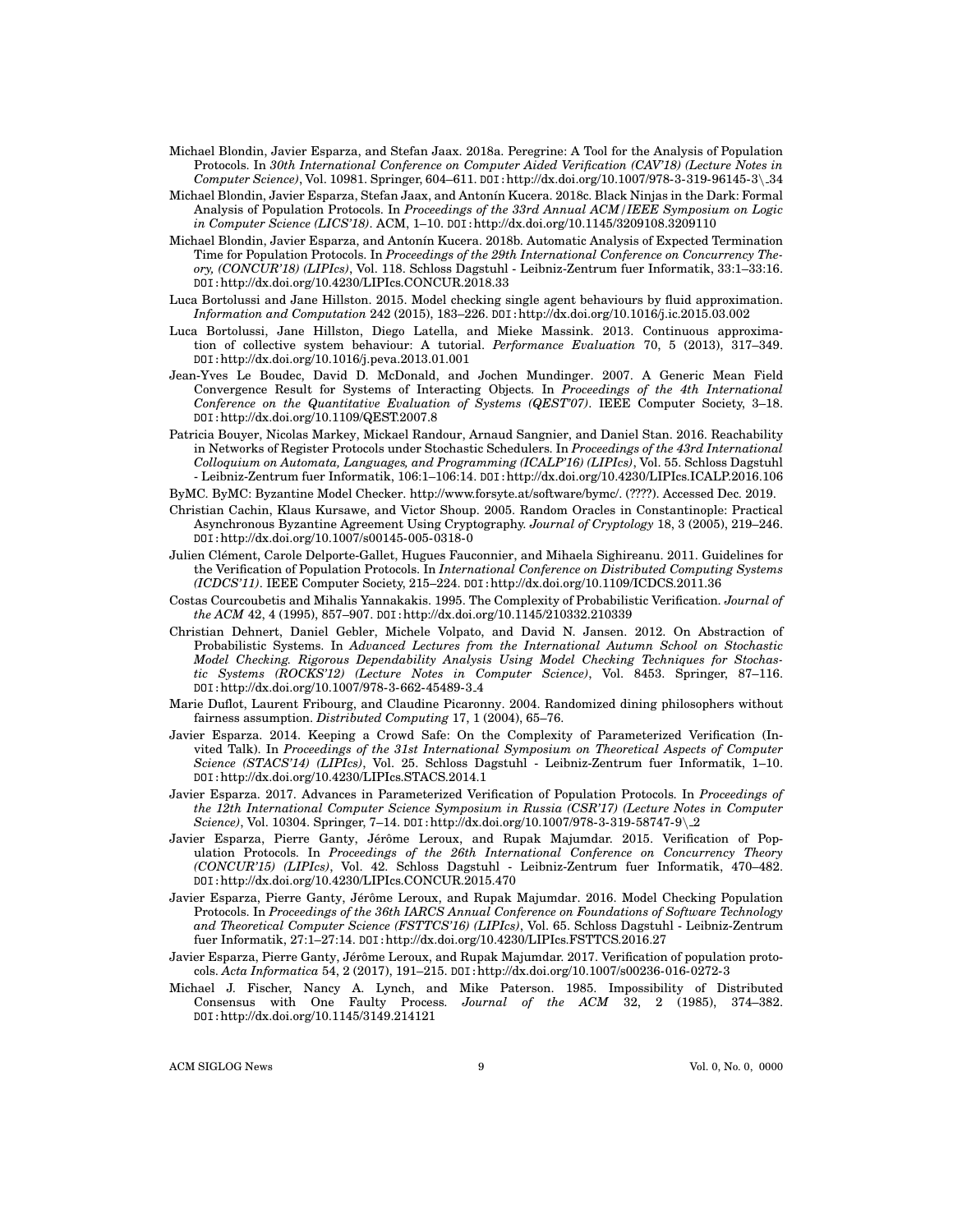Nissim Francez. 1986. *Fairness*. Springer. DOI:http://dx.doi.org/10.1007/978-1-4612-4886-6

- Sergiu Hart, Micha Sharir, and Amir Pnueli. 1983. Termination of Probabilistic Concurrent Program. *ACM Transactions on Programming Languages and Systems* 5, 3 (1983), 356–380. DOI:http://dx.doi.org/10.1145/2166.357214
- Ted Herman. 1990. Probabilistic Self-Stabilization. *Inform. Process. Lett.* 35, 2 (1990), 63–67. DOI:http://dx.doi.org/10.1016/0020-0190(90)90107-9
- Holger Hermanns, Björn Wachter, and Lijun Zhang. 2008. Probabilistic CEGAR. In *Proceedings of the 20th International Conference on Computer Aided Verification (CAV'08) (Lecture Notes in Computer Science)*, Vol. 5123. Springer, 162–175. DOI:http://dx.doi.org/10.1007/978-3-540-70545-1 16
- Swen Jacobs and Roderick Bloem. 2014. Parameterized Synthesis. *Logical Methods in Computer Science* 10, 1 (2014). DOI:http://dx.doi.org/10.2168/LMCS-10(1:12)2014
- Igor Konnov and Josef Widder. 2018. ByMC: Byzantine Model Checker. In *8th International Symposium on Leveraging Applications of Formal Methods, Verification and Validation - Distributed Systems (ISoLA'18) (Lecture Notes in Computer Science)*, Vol. 11246. Springer, 327–342. DOI:http://dx.doi.org/10.1007/978-3-030-03424-5\ 22
- Igor V. Konnov, Helmut Veith, and Josef Widder. 2017. On the completeness of bounded model checking for threshold-based distributed algorithms: Reachability. *Information and Computation* 252 (2017), 95– 109. DOI:http://dx.doi.org/10.1016/j.ic.2016.03.006
- Eyal Kushilevitz and Michael O. Rabin. 1992. Randomized Mutual Exclusion Algorithms Revisited. In *Proceedings of the 11th Annual ACM Symposium on Principles of Distributed Computing (PODC'92)*. ACM, 275–283. DOI:http://dx.doi.org/10.1145/135419.135468
- Marta Z. Kwiatkowska and Gethin Norman. 2002. Verifying Randomized Byzantine Agreement. In *FORTE*. 194–209.
- Marta Z. Kwiatkowska, Gethin Norman, and David Parker. 2012. Probabilistic Verification of Hermans Self-Stabilisation Algorithm. *Formal Aspects of Computing* 24, 4 (2012), 661–670.
- Marta Z. Kwiatkowska, Gethin Norman, and Roberto Segala. 2001. Automated Verification of a Randomized Distributed Consensus Protocol Using Cadence SMV and PRISM. In *Proceedings of the 13th International Conference on Computer Aided Verification (CAV'01) (Lecture Notes in Computer Science)*, Vol. 2102. Springer, 194–206. DOI:http://dx.doi.org/10.1007/3-540-44585-4 17
- Leslie Lamport. 2006. Checking a Multithreaded Algorithm with +CAL. In *Proceedings of the 20th International Symposium on Distributed Computing (DISC'06) (Lecture Notes in Computer Science)*, Vol. 4167. Springer, 151–163. DOI:http://dx.doi.org/10.1007/11864219 11
- Marijana Lazic, Igor Konnov, Josef Widder, and Roderick Bloem. 2017. Synthesis of Distributed Algorithms with Parameterized Threshold Guards. In *Proceedings of the 21st International Conference on Principles of Distributed Systems (OPODIS'17)*. (to appear).
- Daniel J. Lehmann and Michael O. Rabin. 1981. On the Advantages of Free Choice: A Symmetric and Fully Distributed Solution to the Dining Philosophers Problem. In *Proceedings of the 8th Annual ACM Symposium on Principles of Programming Languages (POPL'81)*. ACM Press, 133–138. DOI:http://dx.doi.org/10.1145/567532.567547
- Ondrej Lengál, Anthony Widjaja Lin, Rupak Majumdar, and Philipp Rümmer. 2017. Fair Termination for Parameterized Probabilistic Concurrent Systems. In *23rd International Conference on Tools and Algorithms for the Construction and Analysis of Systems (TACAS'17) (Lecture Notes in Computer Science)*, Vol. 10205. Springer, 499–517. DOI:http://dx.doi.org/10.1007/978-3-662-54577-5\ 29
- Anthony W. Lin and Philipp Rummer. 2016. Liveness of Randomised Parameterised Sys- ¨ tems under Arbitrary Schedulers. In *28th International Conference on Computer Aided Verification (CAV'16) (Lecture Notes in Computer Science)*, Vol. 9780. Springer, 112–133. DOI:http://dx.doi.org/10.1007/978-3-319-41540-6\ 7
- Nancy A. Lynch. 1996. *Distributed Algorithms*. Morgan Kaufmann.
- Jun Pang, Zhengqin Luo, and Yuxin Deng. 2008. On Automatic Verification of Self-Stabilizing Population Protocols. In *Proceedings of the 2nd IEEE/IFIP International Symposium on Theoretical Aspects of Software Engineering (TASE'08)*. IEEE Computer Society, 185–192. DOI:http://dx.doi.org/10.1109/TASE.2008.8
- Prism. PRISM case studies. http://www.prismmodelchecker.org/casestudies/index.php. (????). Accessed Dec. 2019.
- Michael O. Rabin. 1976. Probabilistic Algorithms. In *Algorithms and Complexity: New directions and recent results*. Academic Press, 21–39.
- Daniel Stan. 2017. *Randomized strategies in concurrent games*. Ph.D. Dissertation. University of Paris-Saclay, France.